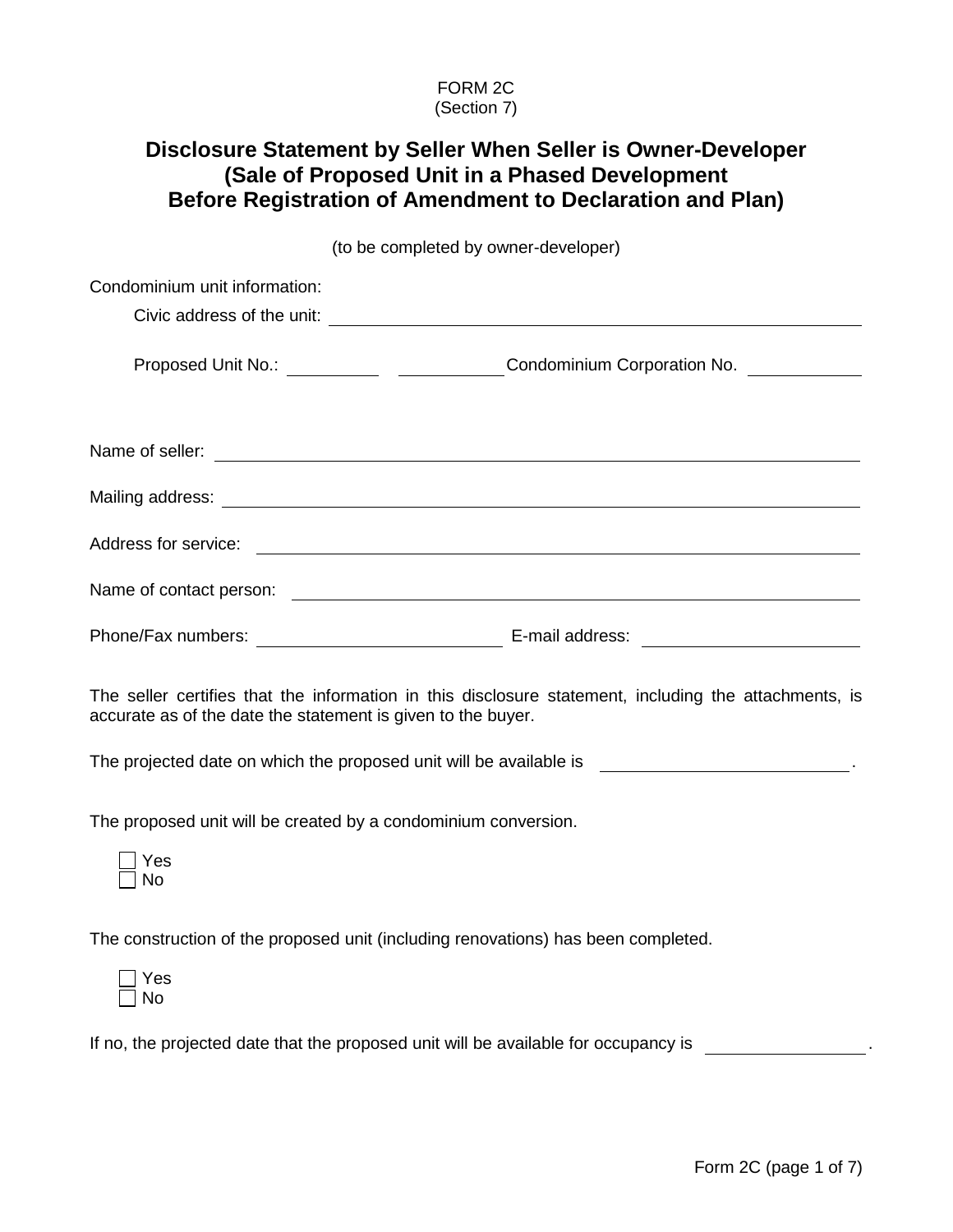The construction of the building on a proposed bare land unit (including renovations) has been completed.

| ר |
|---|

If no, the projected date that the building will be available for occupancy is .

If any amenity has not been completed, list the amenity and indicate its projected completion date:

The unit owner has or will have the use of  $\rule{1em}{0.15mm}$  parking spaces at the following location(s):

Parking for the proposed unit will be available for use on .

List any parts of the common elements that the unit owner is not or will not be entitled to use:

List any improvements to the proposed unit or the common elements that the unit owner is or will be responsible for maintaining:

The unit owner's percentage share of the common expenses will be  $\%$ .

The unit owner's contribution to common expenses in the first year after the phase is implemented will be \$ per .

|            |     | The unit owner's projected reserve fund contribution in the first year after the phase is implemented |
|------------|-----|-------------------------------------------------------------------------------------------------------|
| will be \$ | per |                                                                                                       |

A reserve fund study has been done.

 $\Box$  Yes, and a copy of the most recent study or summary or any updates to either is attached.  $\Box$  No

The unit owner's percentage share of voting rights will be \_\_\_\_\_\_\_\_\_\_\_\_\_\_ %.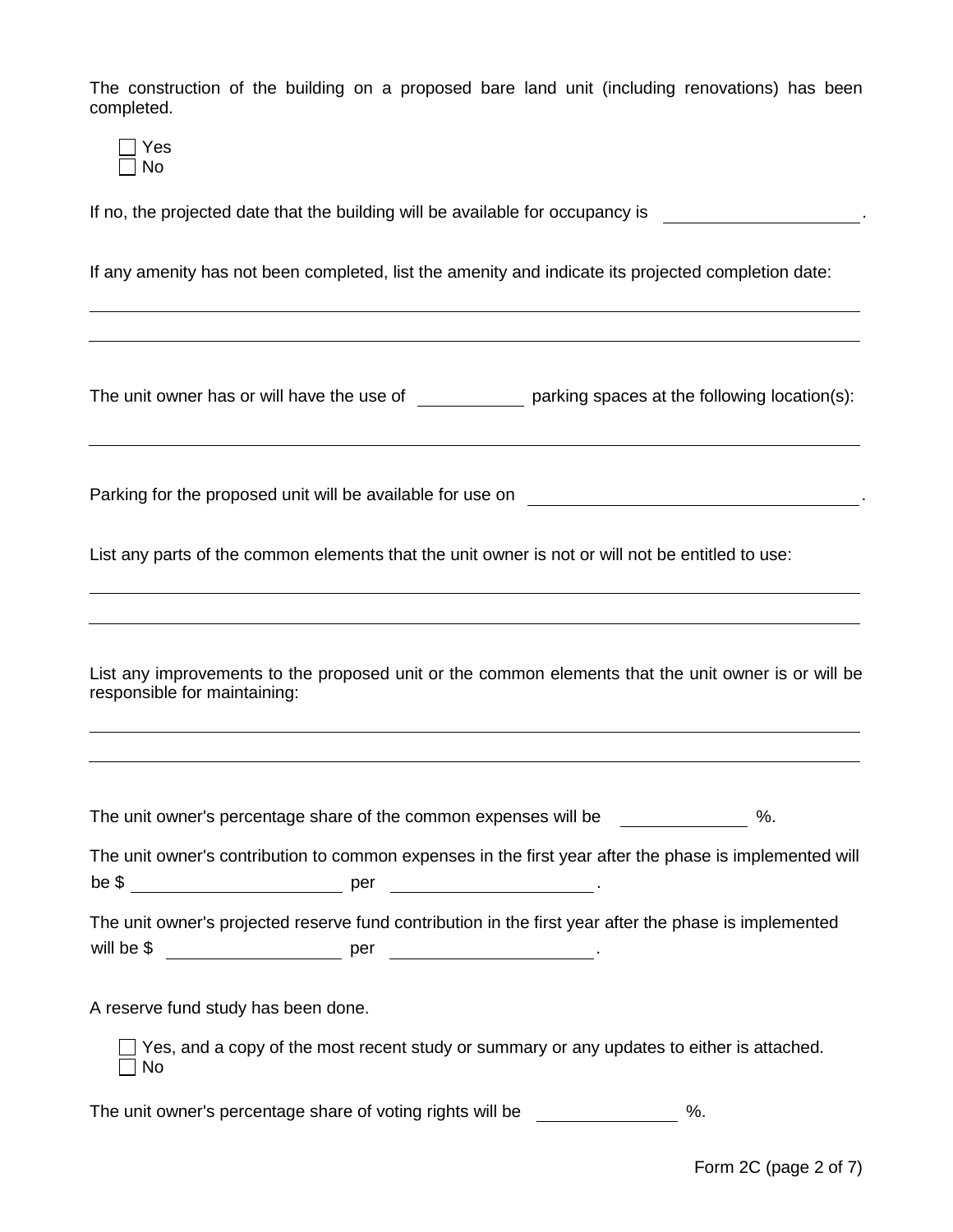The owner-developer intends to rent or lease one or more of the proposed units.

Yes No

If yes, complete the following:

| Unit # | Location | Use   | % of<br>Voting rights | % Share of<br>common<br>expenses |
|--------|----------|-------|-----------------------|----------------------------------|
|        |          |       |                       |                                  |
|        |          |       |                       |                                  |
|        |          |       |                       |                                  |
|        |          |       |                       |                                  |
|        |          | Total |                       |                                  |

The owner-developer intends to market the proposed units in blocks to investors.

Yes No

If yes, complete the following:

| Unit # | Location | Use   | % of<br>Voting rights | % Share of<br>common<br>expenses |
|--------|----------|-------|-----------------------|----------------------------------|
|        |          |       |                       |                                  |
|        |          |       |                       |                                  |
|        |          |       |                       |                                  |
|        |          |       |                       |                                  |
|        |          | Total |                       |                                  |

Select whichever of the following is applicable before signing this disclosure document:

 $\Box$  I am the seller.

 $\Box$  I have the authority to sign this disclosure statement on behalf of the seller.

signature of seller or authorized individual date

(print name and title of person who signed)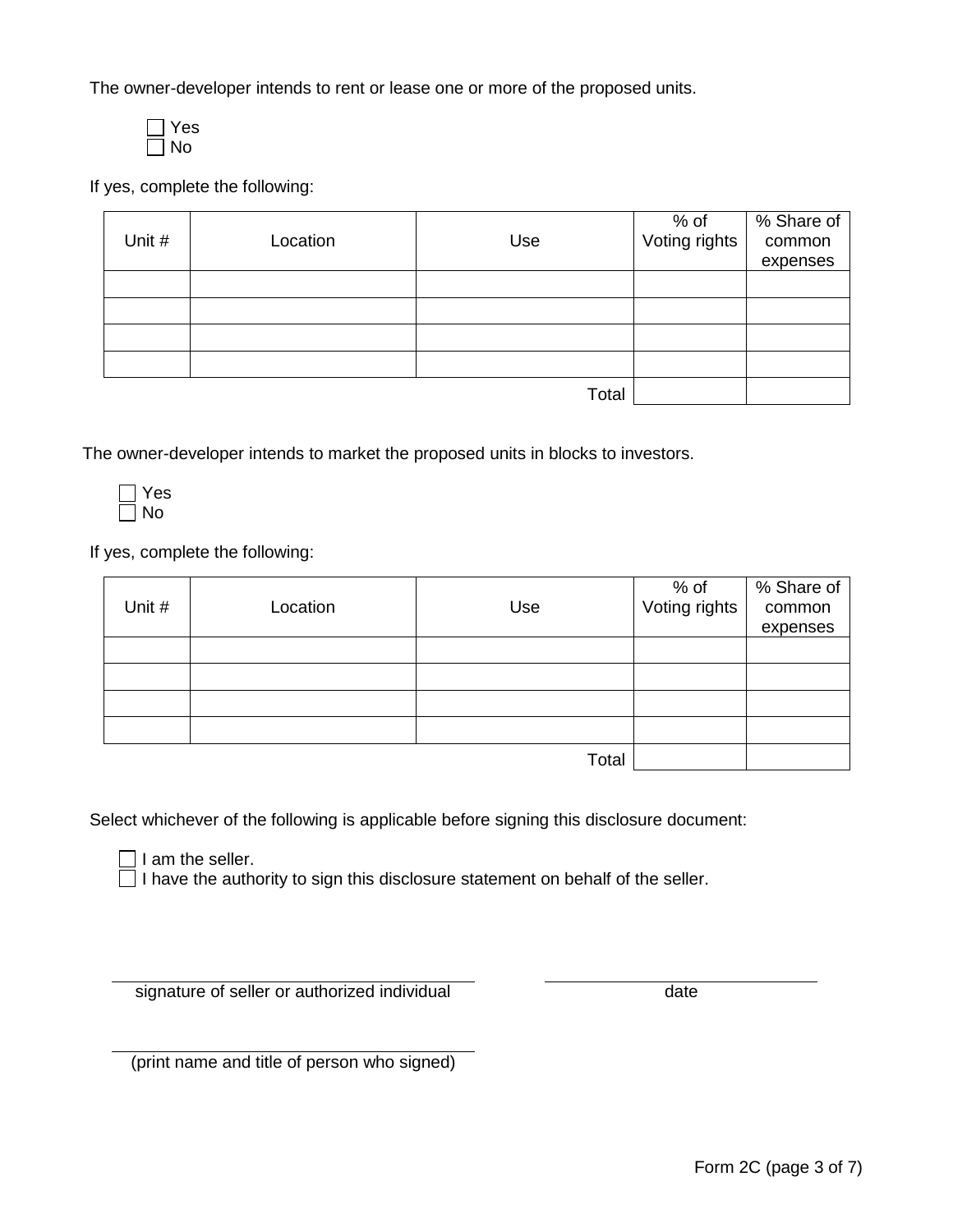The following information is attached:

The proposed unit is subject to a **residential tenancy agreement** or a **commercial lease**. See Schedule A for additional information.

The condominium corporation has asked unit owners for **written consent about a specified matter(s)**. See Schedule B for additional information.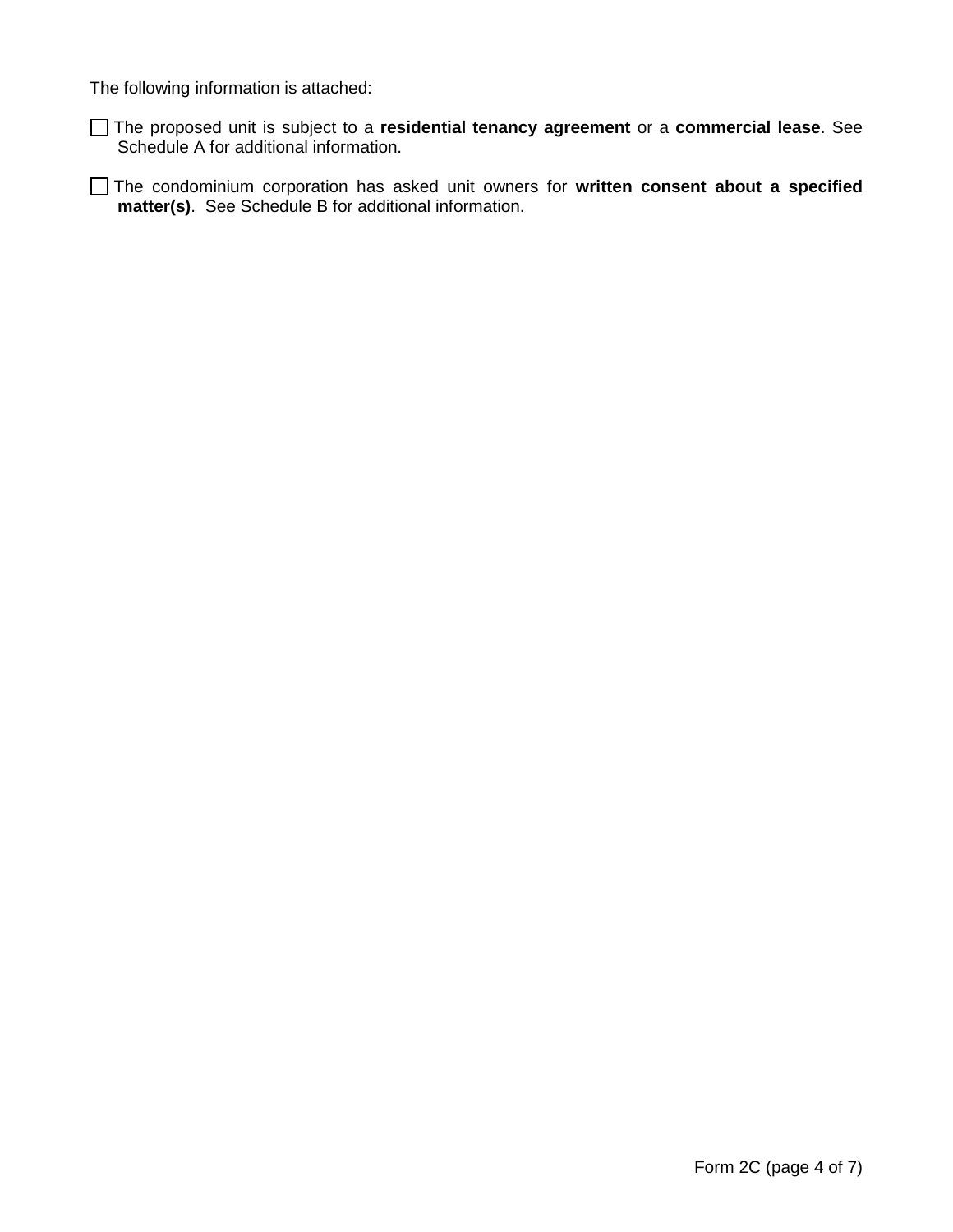#### *Schedule A — Residential Tenancy Agreements and Commercial Leases*

| Condominium unit information:                              |                                                                                  |  |
|------------------------------------------------------------|----------------------------------------------------------------------------------|--|
| Civic address of the unit:                                 |                                                                                  |  |
|                                                            | <b>Condominium Corporation No.</b>                                               |  |
| <b>Residential Tenancy Agreement</b>                       |                                                                                  |  |
|                                                            | The proposed unit is occupied by a tenant under a residential tenancy agreement. |  |
| Yes<br>No.                                                 |                                                                                  |  |
| If yes, the tenancy agreement is                           |                                                                                  |  |
| periodic (e.g., month-to-month)                            |                                                                                  |  |
|                                                            |                                                                                  |  |
| The monthly rent payable under the tenancy agreement is \$ |                                                                                  |  |

The tenant has the right to continue to occupy the rental unit under subsection 30(1) of *The Condominium Act*.

| es      |
|---------|
| ٩ľ<br>n |

| If yes, the date the tenancy began was                                    | and the approximate length of |
|---------------------------------------------------------------------------|-------------------------------|
| time the tenant will be entitled to continue to occupy the rental unit is |                               |

The proposed unit was previously occupied by a tenant who currently has a right of first refusal to re-rent the unit.

| Yes |
|-----|
| Nη  |

If yes, the date the tenancy began was and the approximate length of time the holder of the right of first refusal who exercises that right would be entitled to occupy the rental unit under subsection 30(2) of *The Condominium Act* is .

The monthly rent, if known, that would be payable if the right is exercised is \$ .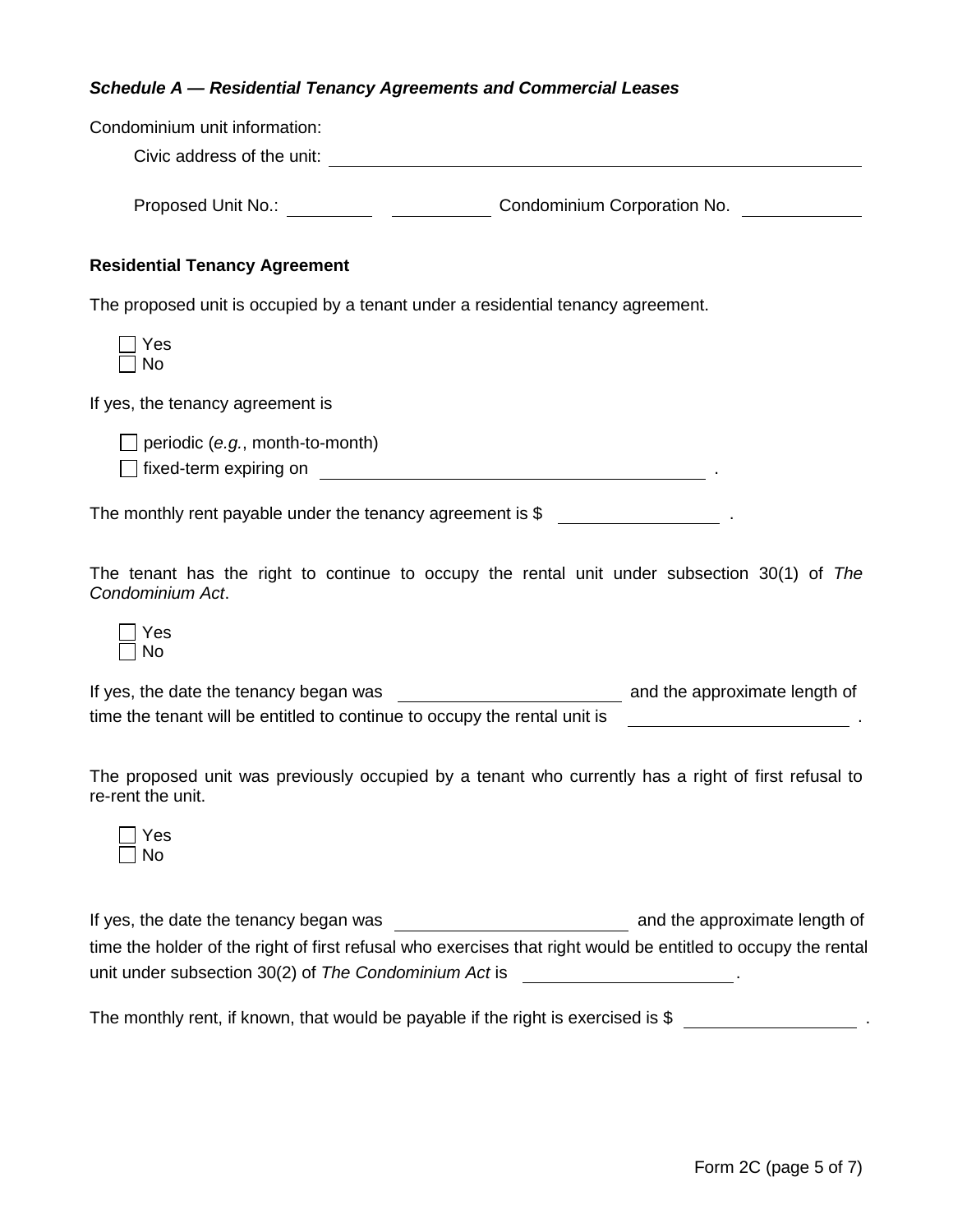## **Commercial Lease**

The proposed unit is subject to a commercial lease.



If yes, give details of the lease, including the name of lessee, amount of rent payable, term of the lease and any right of renewal:

signature of seller or authorized individual date

(print name and title of person who signed)